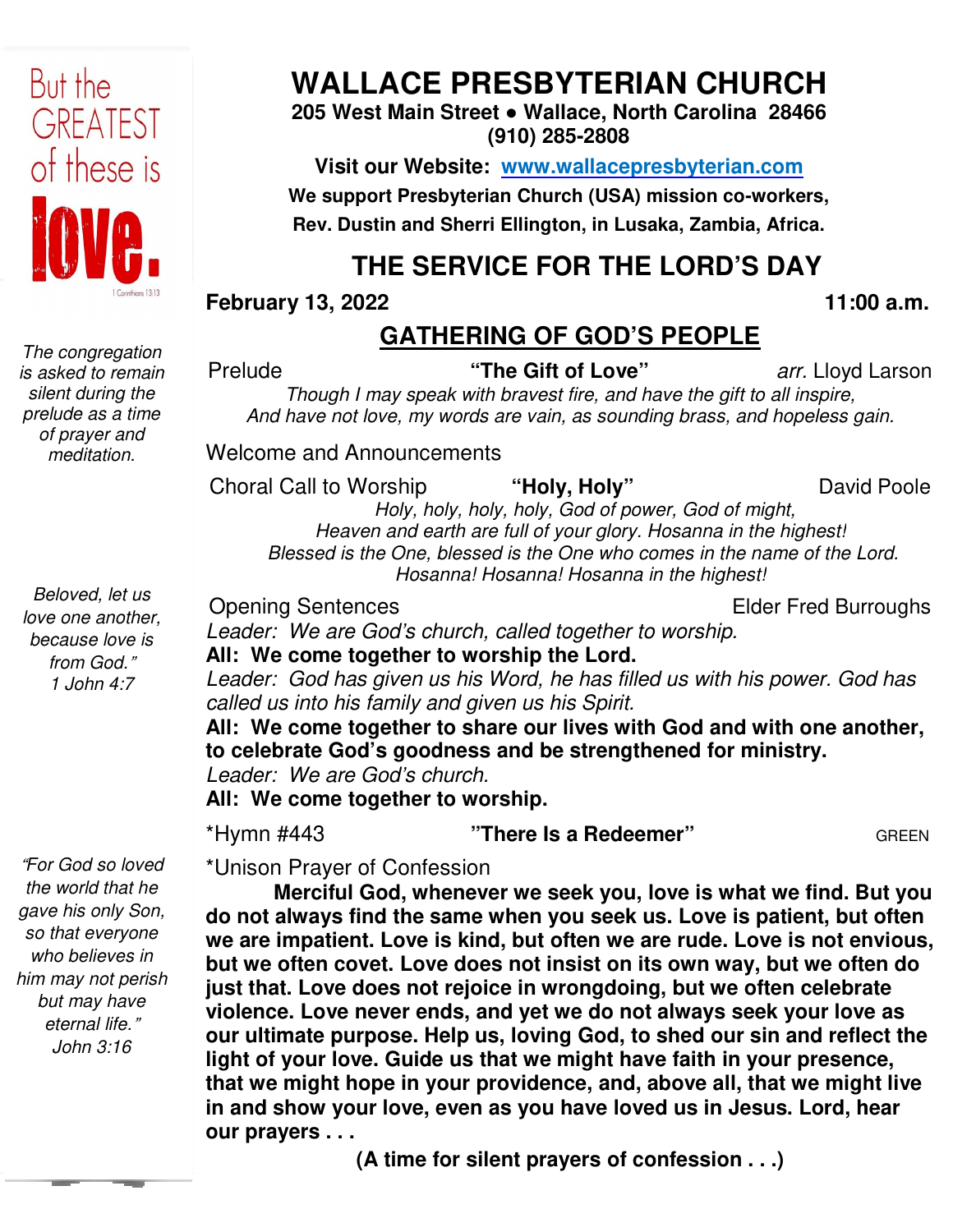*"Above all, clothe yourselves with love, which binds everything together in perfect harmony." Colossians 3:14* 

\*Responsive Assurance of Pardon *Leader: Though our efforts to love are often full of fault, God's steadfast love never fails.* 

**All: In the name of Jesus Christ, we are forgiven! Alleluia! Amen!**

Gloria Patri **Glory Be to the Father Glory be to the Father, and to the Son, and to the Holy Ghost; as it was in the beginning, is now, and ever shall be, world without end. Amen, amen.** 

#### **PROCLAIMING GOD'S WORD**

Children's Sermon

Prayer for Illumination

 **trustworthy and true. By the power of your Holy Spirit, may it quench our O God of promise, your Word made flesh in Jesus Christ is thirsty souls with the water of life. Amen.**

| ,,,,,<br>commandment we<br>have from him is             | Gospel Lesson  | John 13:31-35                                          | <b>Elder Fred Burroughs</b> |
|---------------------------------------------------------|----------------|--------------------------------------------------------|-----------------------------|
| this: those who<br>love God must<br>love their brothers | Epistle Lesson | 1 Corinthians 12:27 - 13:13                            |                             |
| and sisters also."<br>1 John 4:21                       | Sermon         | "What's Love Got to Do with It?" Dr. Philip K. Gladden |                             |

A Time for Silent Reflection

Pastoral Prayer with The Lord's Prayer



*"The* 

 **not into temptation, but deliver us from evil. For Thine is the kingdom and Our Father who art in heaven, hallowed be Thy name. Thy kingdom come, Thy will be done, on earth as it is in heaven. Give us this day our daily bread; and forgive us our debts, as we forgive our debtors; and lead us the power and the glory, forever. Amen.** 

#### **GIVING THANKS TO GOD**

Presentation of Tithes and Offerings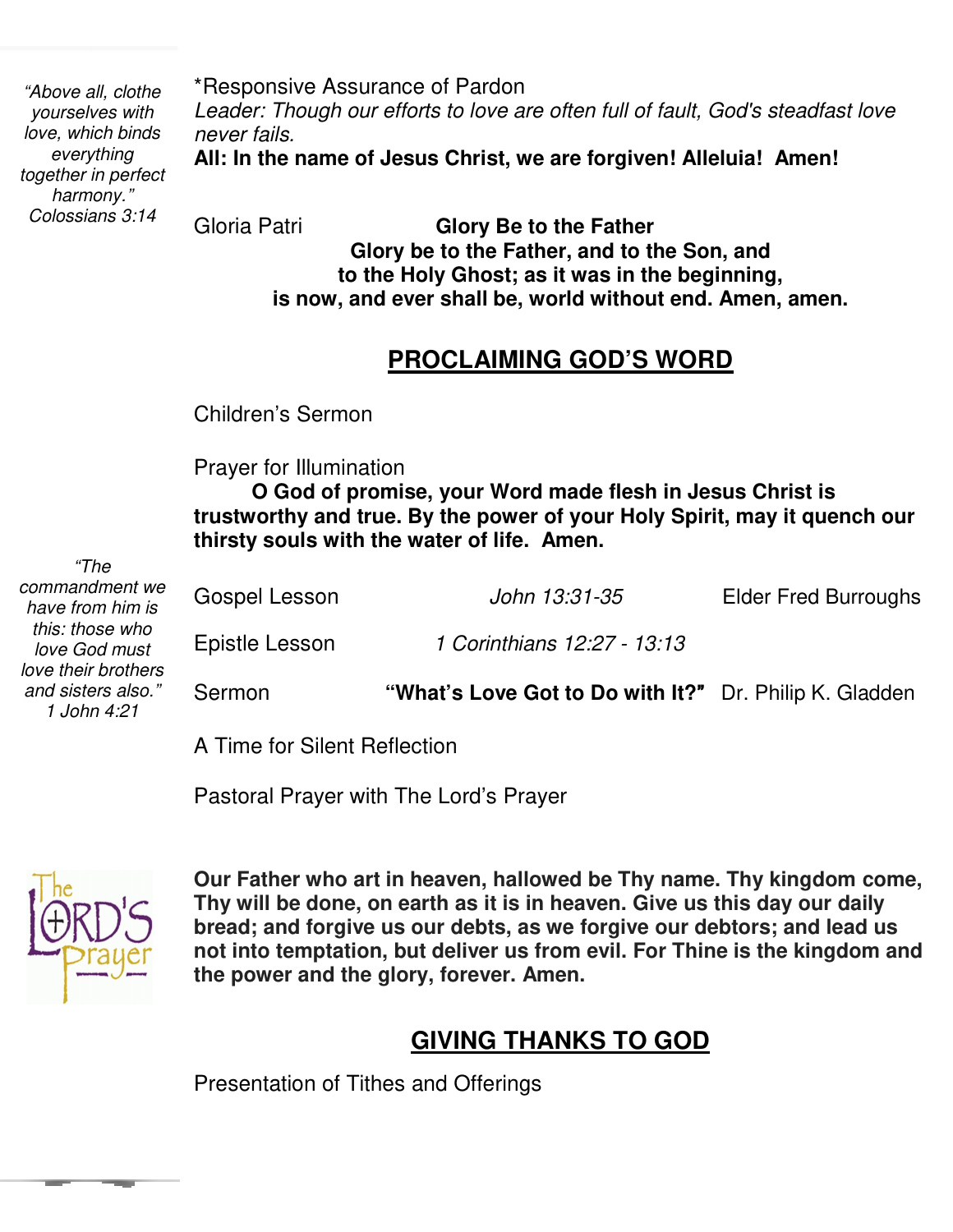Offertory **"No Hands But Yours** St. Teresa of Avila, 16th Centur St. Century J. Jerome Williams, 1999

*Christ has no body now on earth but yours: No hands but yours; no feet but yours; yours; Christ has no body now on earth but yours. Yours"* J. Jerome Williams, 199<br> *St. Teresa of Avila, 16th Centures*<br> *Christ has no body now on earth but yours:*<br> *No hands but yours; no feet but yours;<br>
Christ has no body now on earth but yours.*<br> *Yours are the eye Yours are the feet on which He is to go about doing good. Yours are the feet on which He is to go about doing good.*<br>And yours are the hands with which He is to bless us now.



*"We love because God first loved us." 1 John 4:19* 

> \*Doxology and Prayer of Dedication *Praise God from whom all blessings flow; Praise Him all creatures here below; Praise Him above ye heavenly host; Praise Father, Son, and Holy Ghost. Amen. Praise God from whom all ble*<br>*Praise Him all creatures her*<br>*Praise Him above ye heave*<br>*Praise Father, Son, and Holy*



The Affirmation of Faith: The Apostles' Creed **I believe in God the Father Almighty, Maker of heaven and earth. And in Jesus Christ his only Son our Lord; Christ Lord; who was conceived by the Holy Ghost, the Ghost, born of the Virgin Mary, suffered under Pontius Pilate, Pilate, was crucified, dead, and buried; he descended into hell;**  the third day he rose again from the dead; **he ascended into heaven, and sitteth on the right hand of God the Father Almighty; from thence he shall come to judge the quick and the dead. I believe in the Holy Ghost; the holy catholic Church; the communion of saints; saints; the forgiveness of sins; the resurrection of the body; of body; and the life everlasting. Amen.** ascended into heaven,<br>**d sitteth on the right hand of God the Father**<br>m thence he shall come to judge the quick a<br>elieve in the Holy Ghost;<br>e holy catholic Church;

*"Beloved, since God loved us so much, we also ought to love one another." 1 John 4:11*

\*Hymn #693

"Though I May Speak" (The Gift of Love)

**GIFT OF LOVE** 

\*Benediction

\*Postlude

\**All who are able may stand All may*